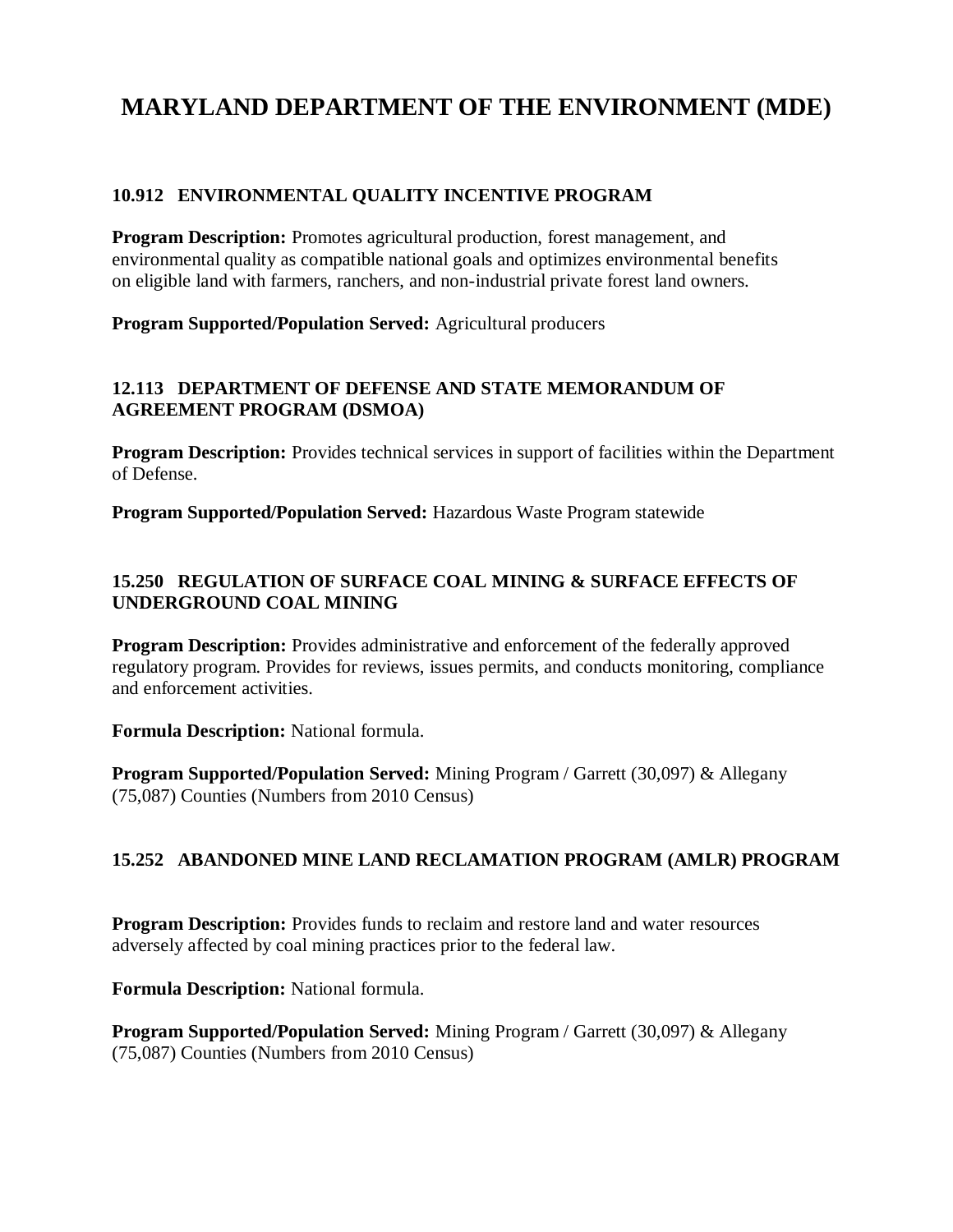# **15.255 SCIENCE & TECHNOLOGY PROJECTS RELATED TO COAL MINING & RECLAMATION**

**Program Description:** To support projects that develop and demonstrate improved technologies to address public safety and environmental issues related to the mining of coal and reclamation of the lands affected after mining.

**Formula Description:** This program has no statutory formula.

**Program Supported/Population Served:** Mining Program

## **15.808 U.S. GEOLOGICAL SURVEY RESEARCH AND DATA COLLECTION**

**Program Description:** To support research complementary to USGS program efforts in classification of the public lands and examination of the geological structure, water, mineral, and biological resources, and products of the national domain.

**Formula Description:** This program has no statutory formula.

**Program Supported/Population Served:** State and local governments

# **17.600 MINE HEALTH & SAFETY GRANTS**

**Program Description:** Provides safety and health training and developing programs to improve mine health and safety conditions.

**Formula Description:** National formula.

**Program Supported/Population Served:** Mine Industry Employees statewide

#### **66.034 CLEAN AIR ACT: AIR TOXICS PROGRAM**

**Program Description:** Establishes partnership with the Maryland Mass Transit Administration to reduce emissions from urban transit buses traveling throughout the Baltimore Metropolitan region.

**Formula Description:** Competitive.

**Program Supported/Population Served:** Clean Air Act (Section 103) / Baltimore Metropolitan region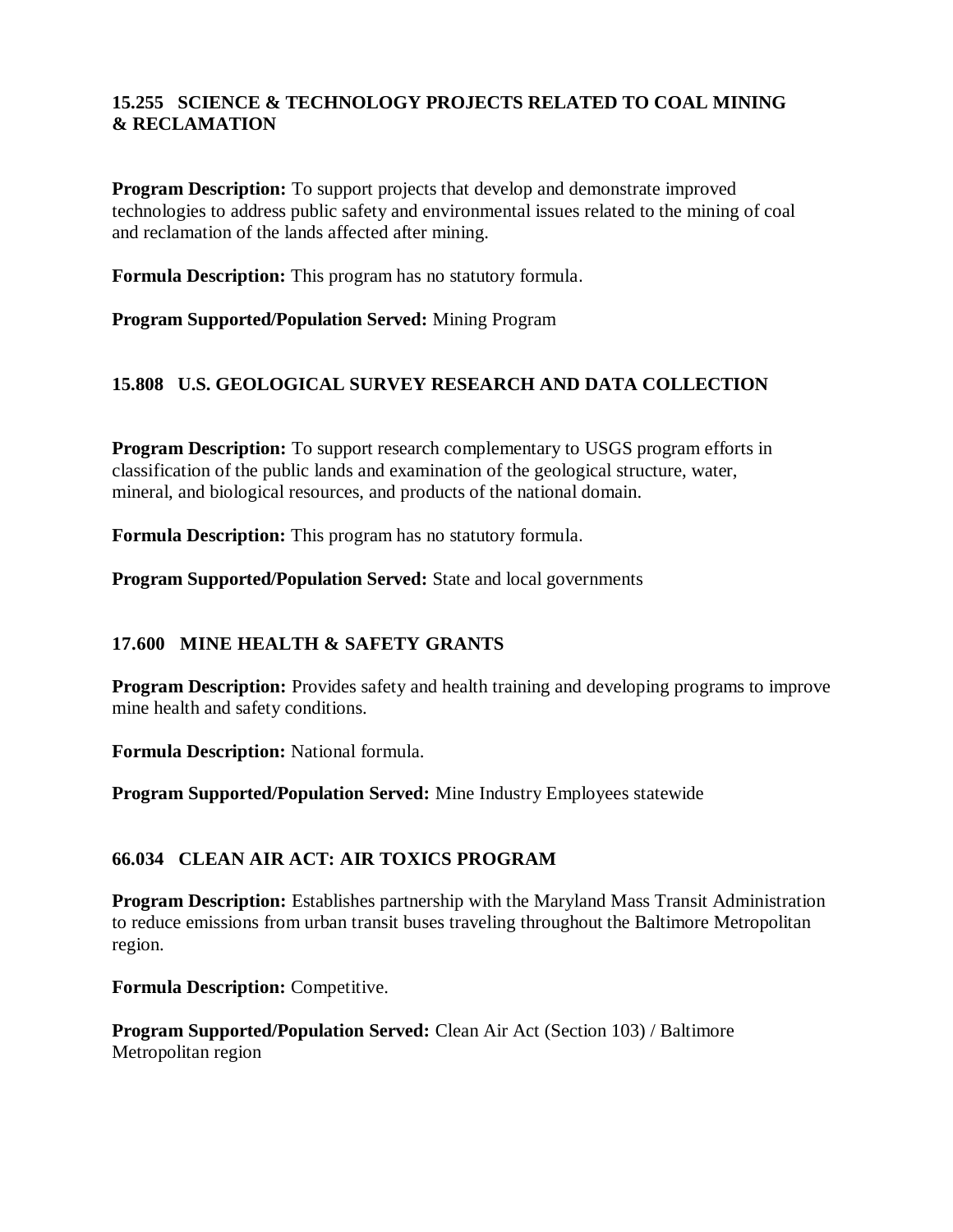## **66.040 CONSOLIDATED APPROPRIATIONS ACT: STATE CLEAN DIESEL GRANT**

**Program Description:** This project will reduce diesel emissions from a variety of diesel sources. Emissions reduction mechanisms to be pursued will include engine repowers, diesel particulate filters, closed crankcase ventilation filtration devices, and idle reduction projects.

**Formula Description**: Competitive

**Program Supported / Population Served:** Mobile Sources statewide

#### **66.202 CONGRESSIONALLY MANDATED PROJECTS**

**Program Description:** Provides state management and oversight of grants for water infrastructure projects authorized in FY02 and subsequent years to the state and Tribal Assistance Grant account in EPA Appropriations Acts.

**Formula Description:** Competitive.

**Program Supported / Population Served:** Water Quality/Infrastructure Program / Statewide

## **66.204 MULTIPURPOSE GRANTS TO STATES AND TRIBES**

**Program Description:** These grants are to be awarded to states and territories to assist with the implementation of environmental programs. For states and territories, funding is available to support implementation of air and state-led climate activities and other state-defined high priority activities.

**Formula Description:** Competitive.

**Program Supported / Population Served:** Air Monitoring Program

#### **66.454 WATER QUALITY MANAGEMENT PLANNING**

**Program Description:** Assists states (including territories and the District of Columbia), Regional Public Comprehensive Planning Organizations, and Interstate Organizations in execution of water quality management planning.

**Formula Description:** National formula.

**Program Supported/Population Served:** Water Quality Management Planning Program/ **Statewide**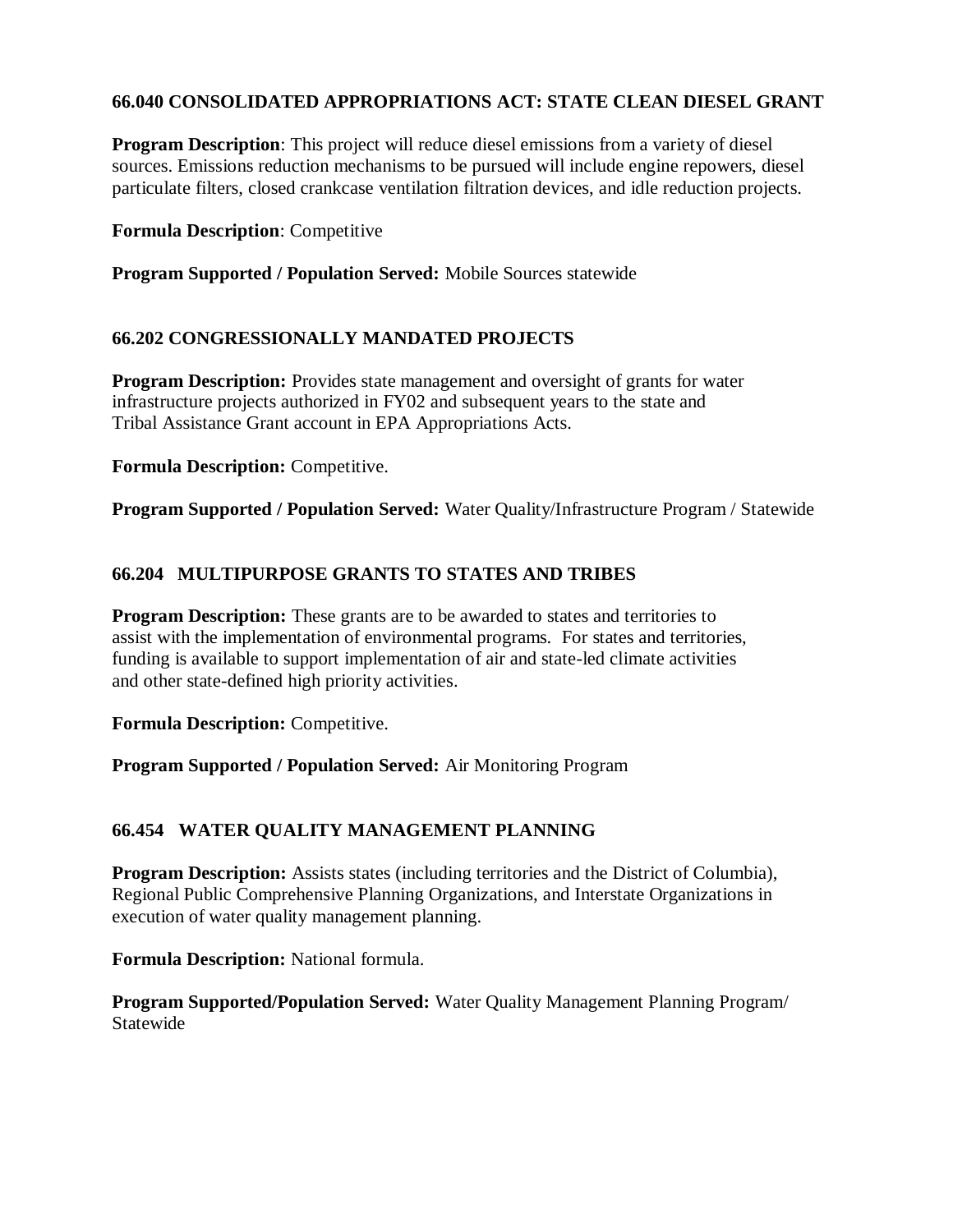# **66.458 CAPITALIZATION GRANTS FOR STATE REVOLVING FUNDS**

**Program Description:** Addresses wastewater treatment and non-point source capital projects.

**Formula Description:** National formula.

**Program Supported/Population Served:** Clean Water Capital Programs / Statewide

#### **66.460 NONPOINT SOURCE PROGRAM IMPLEMENTATION**

**Program Description:** Implements EPA's Nonpoint Source Program. The Maryland Nonpoint Source Program protects and restores Maryland's water resources by promoting and funding state and local watershed planning efforts, water quality monitoring, stream and wetland restoration, education/outreach, and other measures to reduce, prevent, and track nonpoint source pollution loads.

**Formula Description:** National formula.

**Program Supported/Population Served:** Clean Water Act (Section 319) Statewide

#### **66.461 WETLAND PROGRAM DEVELOPMENT**

**Program Description:** Develop a wetland program for Maryland focusing on improving wetland restoration through revised assessments with functional predictors. Aid in achieving Chesapeake watershed implementation plans

**Formula Description:** This program has no statutory formula.

**Program Supported/Population Served:** Clean Water Act, Section 104(b), <sup>S</sup>tatewide

#### **66.466 CHESAPEAKE BAY PROGRAM**

**Program Description**: To expand and strengthen cooperative efforts to restore and protect the Chesapeake Bay.

**Formula Description:** No statutory formula.

**Program Supported/Population Served:** Clean Water Act (Section 117) Statewide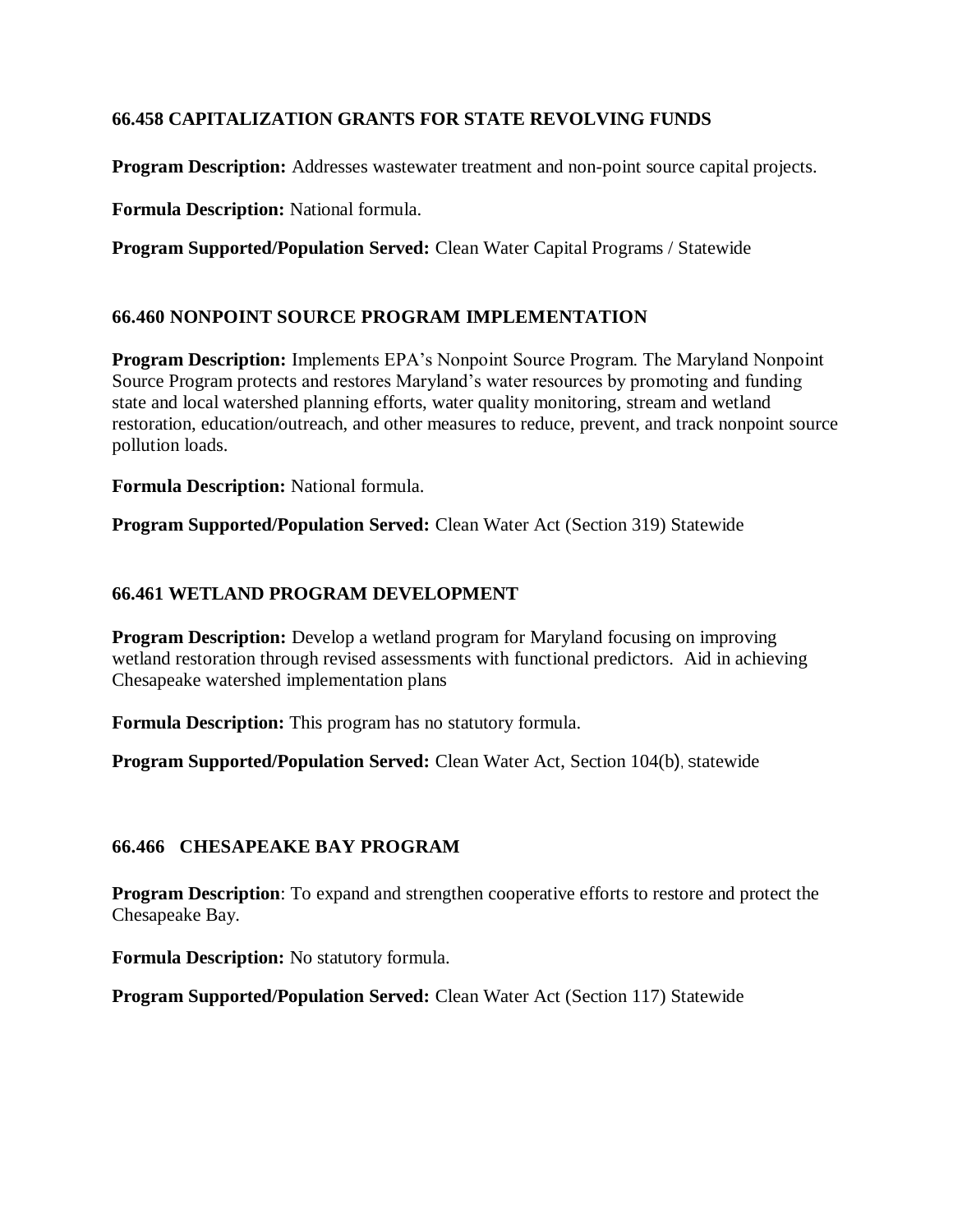## **66.468 CAPITALIZATION GRANTS FOR DRINKING WATER REVOLVING FUNDS**

**Program Description:** Capital funding creates the Drinking Water State Revolving Loan Funds for loans for capital projects.

**Formula Description:** National formula.

**Program Supported/Population Served:** Federal Safe Drinking Water Programs statewide

#### **66.472 BEACH MONITORING & NOTIFICATION PROGRAM DEVELOPMENT GRANTS**

**Program Description:** Assists in the development of coastal recreational water quality monitoring and public notification for Maryland's coastal beaches.

**Formula Description:** Competitive.

**Program Supported/Population Served:** Beaches Program / Statewide

#### **66.605 PERFORMANCE PARTNERSHIP GRANTS**

**Program Description:** Provides greater flexibility in addressing the state's highest environmental priorities, improves environmental performance, achieves administrative savings, and strengthens partnerships between EPA and states. The Performance Partnership Grants (PPGs) are an alternative assistance delivery mechanism and do not represent funding in addition to grants provided under individual authorities. MDE's PPG includes the following CFDA's:

- $*$  66.419 WPC Section 106 Base Program<br> $*$  66.419 Section 106 Groundwater
- \* 66.419 Section 106 Groundwater
- \* 66.433 State Underground Water Source Protection
- \* 66.432 State Public Water System Supervision
- \* 66.461 Wetland Program Development
- \* 66.801 Hazardous Waste Management State Program Support
- \* 66.707 TSCA Title IV State Lead Grants
- \* 66.001 Air Pollution Control
- \* 66.032 State Indoor Radon Abatement
- \* 66.701 Toxic Substance Compliance Monitoring Program

**Formula Description:** National formula.

**Program Supported/Population Served:** All programs are statewide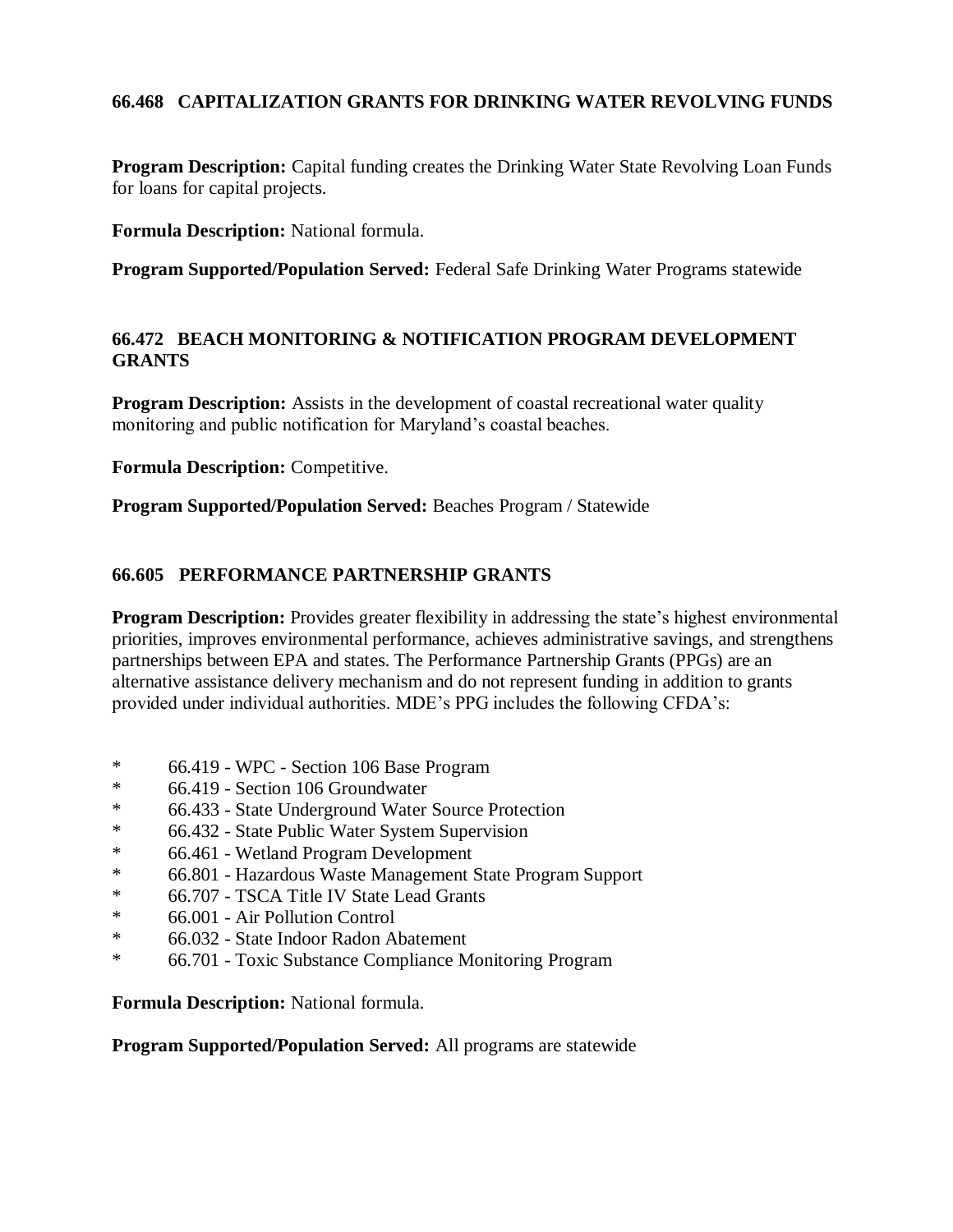#### **66.608 ENVIRONMENTAL INFORMATION EXCHANGE NETWORK GRANT**

**Program Description:** Maryland Department of the Environment proposes three projects: 1) Integrate AFS and HAP with EEMS and report NEI (HAP) and report NEI (HAP) and AFS to EPA. 2) Implement a secured online data quality checking collection system for emissions reports. 3, Improve antiquated air quality monitoring and data collection system to flow AQS data. Dataflows: afs- Air Facility System, Dataflows AQS- Air Quality System, Dataflows NEI National Emissions Inventory.

**Formula Description:** Competitive.

**Program Supported/Population Served:** All MDE Programs statewide

## **66.708 POLLUTION PREVENTION INCENTIVES FOR STATES**

**Program Description:** MDE's Pollution Prevention (P2) Program provides technical assistance to help Maryland businesses reduce their waste streams and conserve raw materials, energy and water resources. Ongoing services include assistance to manufacturers in implementing Environmental Management Systems, on-site multi-media P2 assessments, summer P2 internships, and a number of pilot projects such as audits of hospitals to identify waste reduction and energy usage opportunities.

**Formula Description:** Competitive.

**Program Supported/Population Served:** All MDE Programs statewide

#### **66.802 HAZARDOUS SUBSTANCE RESPONSE TRUST FUND**

**Program Description:** (1) Conducts site characterization activities at potential hazardous waste sites; (2) undertakes remedial planning and remedial implementation actions at sites on the National Priorities List (NPL) to clean up the hazardous waste sites that are found to pose hazards to human health; and (3) implements requirements of CERCLA 121 (f) which mandates substantial and meaningful state involvement.

**Program Supported/Population Served:** Land Restoration Program statewide

#### **66.804 LEAKING UNDERGROUND STORAGE PREVENTION**

**Program Description:** Assist State governments and Indian Nations in the development and implementation of underground storage tank (UST) programs.

**Formula Description:** Formula-driven

**NOTE:** *Increase based on anticipated additional award from EPA.*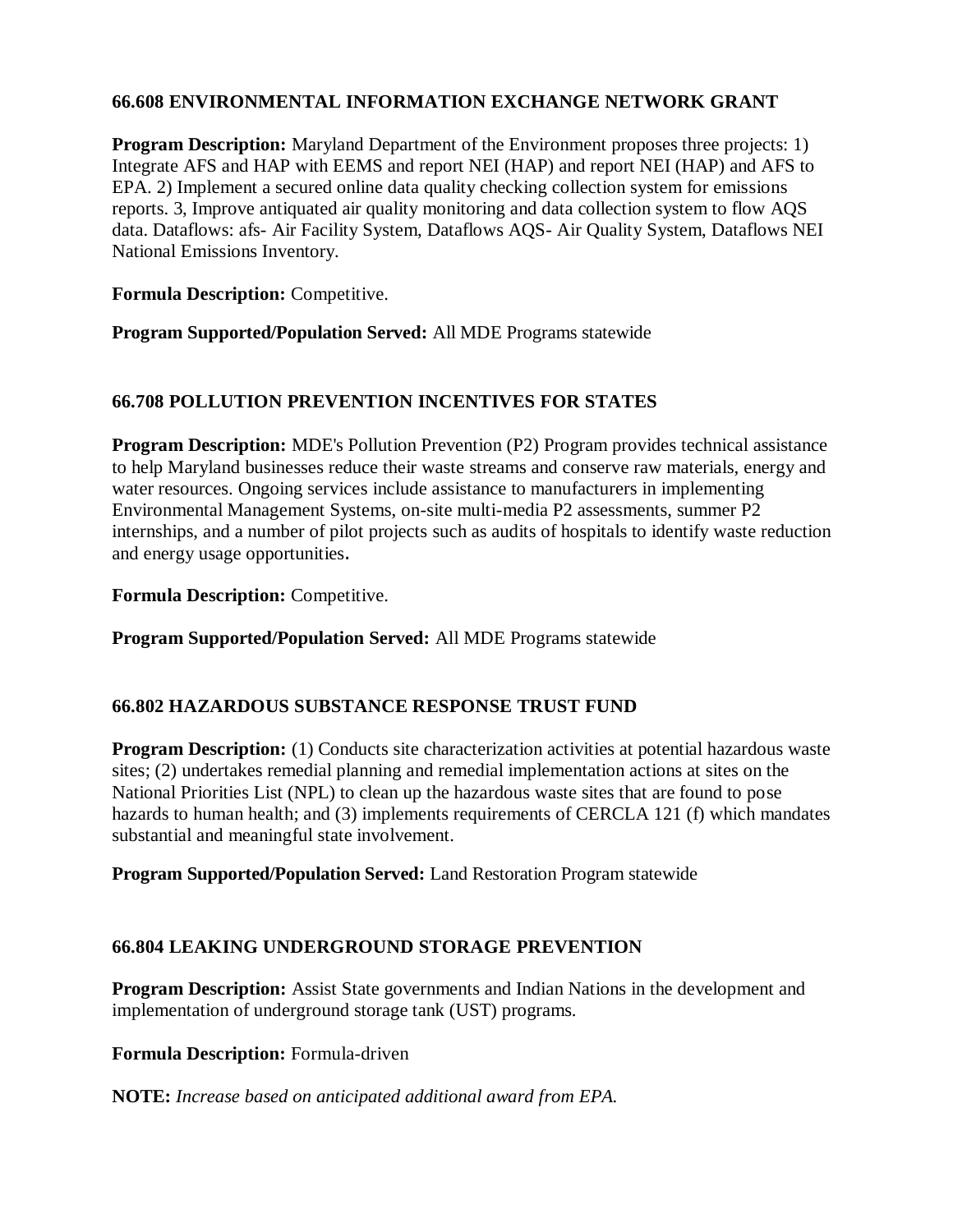#### **Program Supported/Population Served:** Oil Control Program statewide

#### **66.805 LEAKING UNDERGROUND STORAGE TANK TRUST FUND PROGRAM (LUST)**

**Program Description:** Provides assistance in facilitating the proper cleanup of leaking underground storage tanks.

**Formula Description:** National formula.

**Program Supported/Population Served:** Oil Control Program statewide

## **66.809 CORE PROGRAM COOPERATIVE AGREEMENTS**

**Program Description:** Provides general program management and supervision, interagency coordination and community outreach, legal assistance, budget and fiscal management, technical support for management information system, procurement, and contract management.

**Program Supported/Population Served:** Land Restoration Program / Statewide

## **66.817 STATE & TRIBAL RESPONSE PROGRAM**

**Program Description:** Establishes and enhances the state's response program, including elements of the response program that include activities related to responses at Brownfield's sites with petroleum contamination.

**Program Supported/Population Served:** Land Restoration Program statewide

#### **93.103 U. S. FOOD & DRUG ADMINISTRATION MAMMOGRAPHY CONTRACT**

**Program Description:** Provides funding for the inspection of Mammography Facilities throughout the state through a cooperative agreement with the FDA.

**Formula Description:** Based on inspections.

**Program Supported/Population Served:** Radiation Control Program statewide

#### **93.753 CHILDHOOD LEAD POISONING PREVENTION**